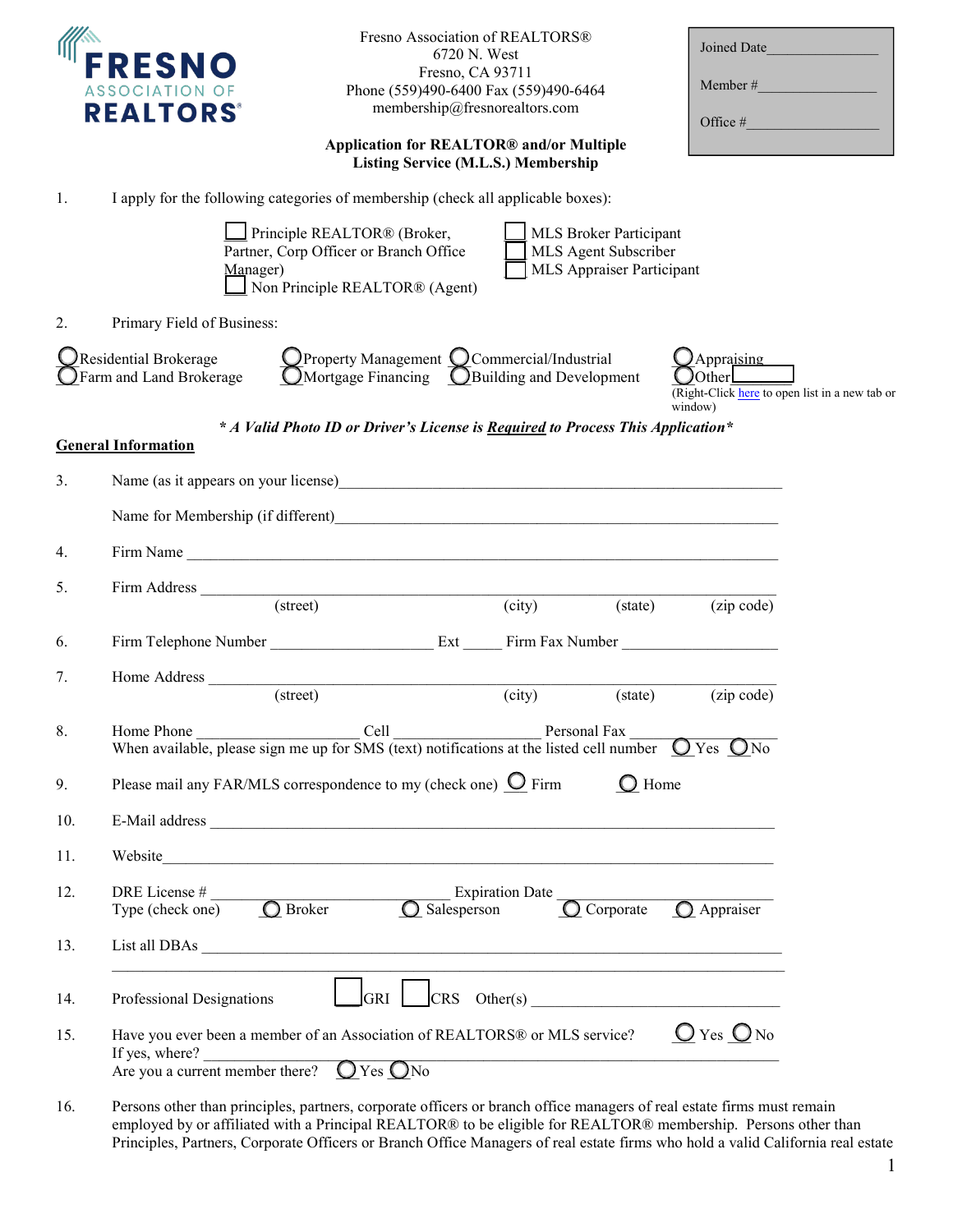license must remain employed by or affiliated with a MLS Broker Participant or MLS Appraiser Participant of the MLS as a MLS Subscriber. If applicable, please complete below:

|     | MLS Subscriber. If applicable, please complete below.                                                                                                                                                                                                                                                                                                                                                                                                                                                                 |
|-----|-----------------------------------------------------------------------------------------------------------------------------------------------------------------------------------------------------------------------------------------------------------------------------------------------------------------------------------------------------------------------------------------------------------------------------------------------------------------------------------------------------------------------|
|     | Name of Principal REALTOR® (Broker)                                                                                                                                                                                                                                                                                                                                                                                                                                                                                   |
|     |                                                                                                                                                                                                                                                                                                                                                                                                                                                                                                                       |
|     | Name of MLS Broker or Appraiser Participant                                                                                                                                                                                                                                                                                                                                                                                                                                                                           |
|     | MLS Broker or Appraiser Participant DRE or OREA License #                                                                                                                                                                                                                                                                                                                                                                                                                                                             |
| 17. | <b>MLS Broker Participant Applicants Only.</b><br>To be eligible for MLS membership, MLS Broker Participants must offer and/or accept compensation in the capacity of a<br>real estate broker.                                                                                                                                                                                                                                                                                                                        |
|     | I certify that I actively endeavor during the operation of my real estate business to list real property of the type listed on the<br>MLS and/or to accept offers of cooperation and compensation made by listing brokers or agents in the MLS.<br>$O$ Yes, I certify. $O$ No, I cannot certify.                                                                                                                                                                                                                      |
| 18. | Principal REALTOR®/MLS Broker and Appraiser Participant Applicants Only.<br>Principal REALTOR® and MLS Broker and Appraisal Participant applications must provide the Association a list of<br>licensees employed by or affiliated with them and must also regularly update the Association on any changes, additions, or<br>deletions from the list. On a separate sheet or form, please list <i>all</i> licensees under your license, including their name, the type<br>of license and their DRE or OREA License #. |
|     | (a) I am a (check the applicable boxes): $\Box$ sole proprietor $\Box$ general partner $\Box$ sole proprietor $\Box$ sole proprietor                                                                                                                                                                                                                                                                                                                                                                                  |
|     | (b) If you checked any box in $18(a)$ above, you must answer the following:<br>$y_{\text{Yes}} \bigcirc_{\text{No}}$<br>a. Are you or your firm subject to any pending bankruptcy proceedings?<br>$\overline{O}$ Yes $\overline{O}$ No<br>b. Have you or your firm been adjudged bankrupt within the last three (3) years?<br>If you answered yes to (a) or (b), you may be required to make cash payments in advance for membership dues and<br>MLS fees.                                                            |
| 19. | Principal REALTOR® Applicant Only.<br>Each sole proprietor, partner or corporate officer of the real estate firm who is actively engaged in the real estate business<br>within California or within the state in which the real estate firm is located shall be required to become a REALTOR®<br>member if any other principal of such firm, partnership or corporation is a REALTOR® member of those states.                                                                                                         |
|     | I certify that each sole proprietor, partner or corporate officer of the real estate firm, if any, who is actively engaged in the<br>real estate business within California or within the state in which the real estate firm is located is a REALTOR® member.<br>$\mathbb{O}$ Yes, I certify. $\mathbb{O}$ No, I cannot certify.                                                                                                                                                                                     |

20. I certify that I have NO record of official sanctions rendered by the courts or other lawful authorities for violations set forth below:

> (i) I have no record of official sanctions for violations of civil rights laws within the last three (3) years.  $\bigcup$ True. I certify.  $\bigcup$  False. I cannot certify.

(ii) I have no records of official sanctions for violations of real estate license laws within the last three (3) years.<br>  $\bigcirc$  True. I certify.  $\bigcirc$  False. I cannot certify.  $Q$  False. I cannot certify.

(iii) I have no record of criminal convictions within the past ten years where the crime was punishable by death or imprisonment in excess of one year under the law under which the applicant was convicted (ten years is measured from the date of the conviction or the release of the applicant from the confinement imposed for that conviction, whichever is the later date)  $\sum_{\text{True}}$  I certify.  $\sum_{\text{False}}$  I cannot certify.

|                                                                                                                              | $\cup$ 1140. I odiniy. | $\bigcup$ range. Tealmot exitity. |  |
|------------------------------------------------------------------------------------------------------------------------------|------------------------|-----------------------------------|--|
| If you could not certify any of the above, please attach additional sheets with all relevant details about the violation(s), |                        |                                   |  |
| including the date(s), type of violation(s), and a copy of the discipline, if any.                                           |                        |                                   |  |

21. Have you ever been disciplined by any Boards/Associations or MLSs?

 $Q$ Yes. If yes, attach copies of the discipline.  $Q$ No.

22. Have you ever been disciplined by the DRE?

 $QY$ es. If yes, provide all relevant details and dates (or attach copies of discipline).  $QN$ o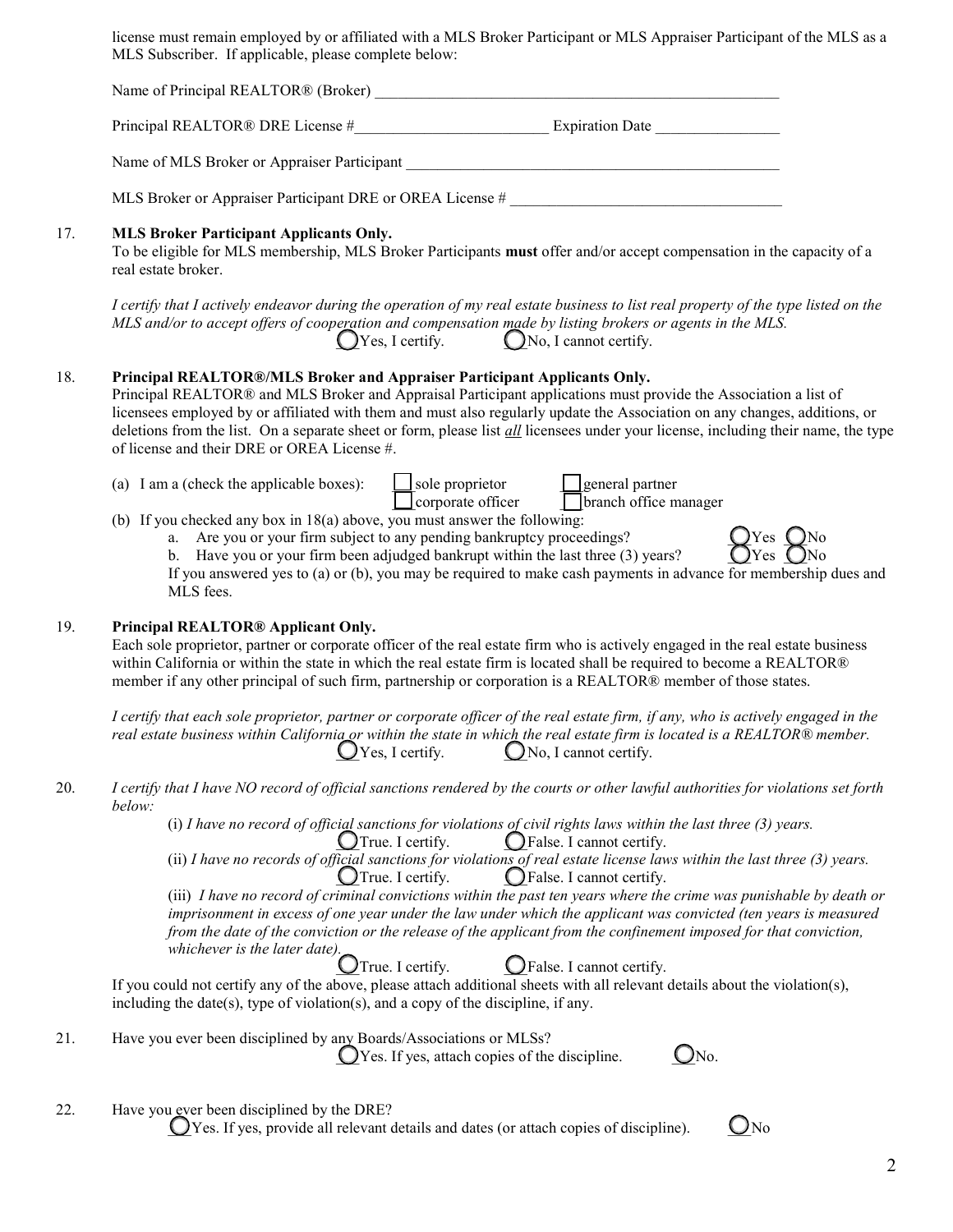#### General Terms and Conditions of Membership

- 1. Bylaws, Policies and Rules and Regulations. I agree to abide by the Bylaws, Policies and Rules and Regulations of the Fresno Association of REALTORS® (F.A.R.), the Bylaws, Policies and Rules of the California Association of REALTORS® (C.A.R.), the Bylaws, Policies and Rules of the National Association of REALTORS® (N.A.R.), all as may from time to time be amended.
- 2. Use of the term REALTOR®. I understand that the professional designation REALTOR® is a federally registered trademark of the National Association of REALTORS® (N.A.R.) and use of the designation is subject to N.A.R. Rules and Regulations. I agree, that I cannot use the professional designation until this application is approved, all my membership requirements are completed, and I am notified of membership approval of this designation. I further agree that should I cease to be a REALTOR®, I will cease use of the term REALTOR® and Logo in all business cards, certificates, signs, seals or any other medium.
- 3. Orientation. I understand in order to achieve full REALTOR® status I must attend Orientation provided to me by the Fresno Association of REALTORS® as mandated by the California Association of REALTORS®. \$**3**00.00 Orientation Deposit\*. \*Refunded to you if Orientation is completed within 90 days from joining date, in the event orientation is not attended within 90 days, deposit is forfeited.
- 4. License validity. I understand that if my license is terminated, lapses or inactivated at any time, my REALTOR® membership and/or MLS participation/subscription is subject to immediate termination.
- 5. No Refund. I understand that my F.A.R. Dues and Fresno Multiple Listing Service Fees are non-refundable. In the event I fail to maintain eligibility for membership or for MLS Services for any reason, I understand I will not be entitled to a refund of my dues or fees.
- 6. Authorization to Release and Use Information; Waiver. I authorize the Fresno Association of REALTORS® or its representatives to verify any information provide by me in this application by any method including the California Department of Real Estate, my current or past responsible Broker or Principal REALTOR®, or any Board/Association or MLS where I held, or continue to hold, any type of membership to release all my membership or disciplinary records to the Fresno Association of REALTORS®, including information regarding all final findings of Code of Ethics violations or other membership duties within the past three years; pending ethics complaints (or hearings); unsatisfied discipline pending; pending arbitration; requests (or hearings); and unpaid arbitration awards or unpaid financial obligations. I understand that any information gathered under this authorization may be used in evaluating my application for membership and future disciplinary sanctions. I waive any legal claim or cause of action against the Fresno Association of REALTORS®, its agents, employees or members including, but not limited to, slander, libel or defamation of character, that may arise from any action taken to verify, evaluate or process this application or other use of the information authorized and released hereunder.
- 7. By signing below, I expressly authorize the Fresno Association of REALTORS®, California Association of REALTORS® and National Association of REALTORS® and their subsidiaries or representatives to fax or e-mail me, at the fax number and e-mails addresses above, material advertising the availability of or quality of any property, goods or services offered, endorsed or promoted by the Association.
- 8. Additional Terms and Conditions for MLS Applicants Only. I understand and agree that by becoming and remaining a Broker Participant or subscriber to the MLS, I agree to abide by the Fresno MLS Rules and Regulations and, if applicable, the CRMLS Rules and Regulations, as from time to time amended, including but not limited to the following:
	- A. I agree not to use the MLS data for any purpose other than to market property or support market valuations or appraisals as specifically set forth in the Rules and Regulations.
	- B. I agree not to reproduce any portion of the active listings except as provided in the MLS Rules and Regulations.
	- C. I agree not to download MLS data except as provided in the MLS Rules and Regulations.
	- D. I agree not to allow anyone other than authorized participants, their subscribers and the clerical users as defined in the MLS Rules and Regulations to access any computer receiving MLS information. I agree not to transmit the information to any participants, subscribers and clerical users not authorized to access the system by the Rules and Regulations. I agree not to use the MLS to create another product except as may be used by the participant who downloaded the data in compliance with the MLS Rules and Regulations.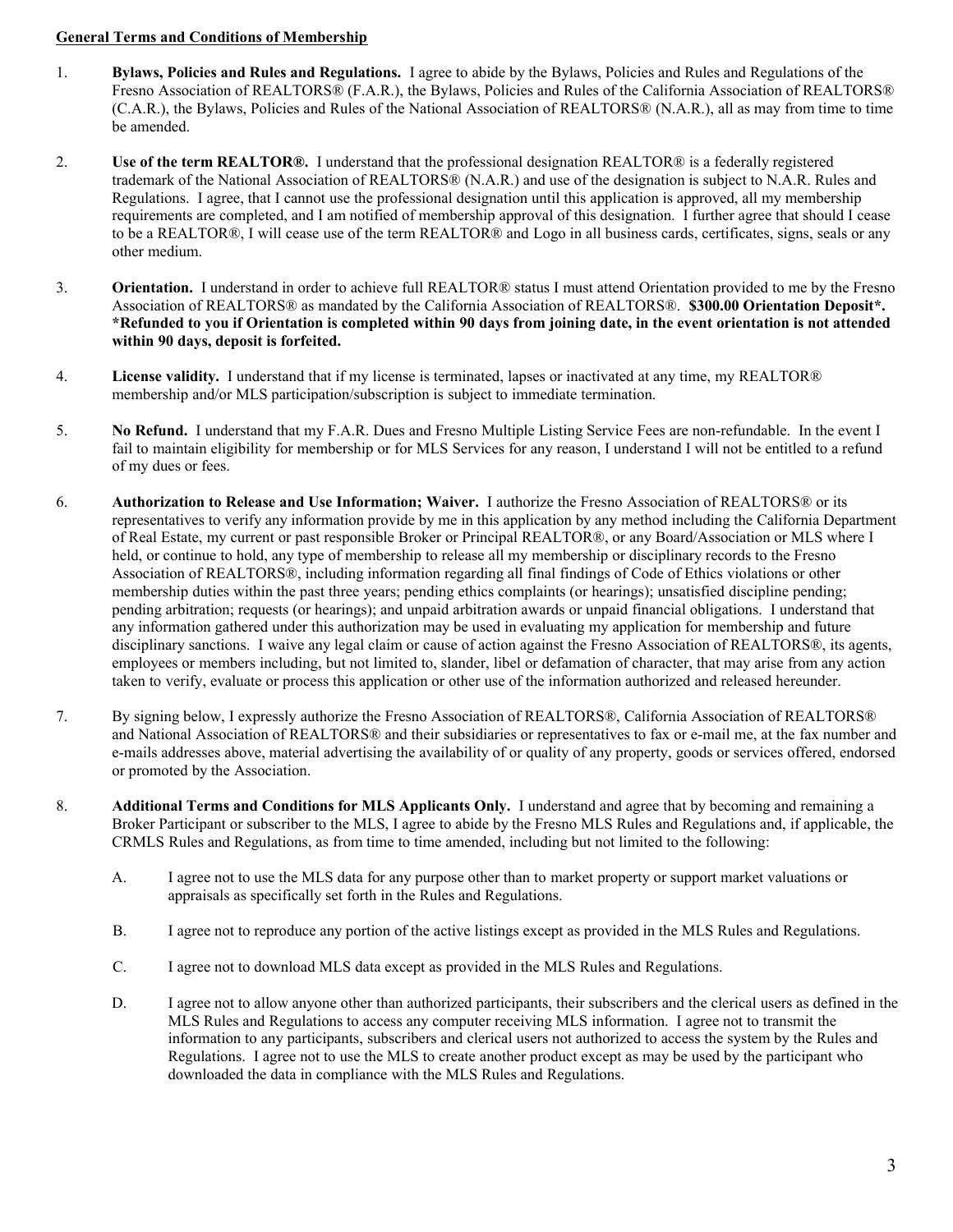- E. I agree I will not give or sell my password to any person or make it available to any person. I further understand that the California Penal Code and the United States Code prohibits unauthorized access to computer data bases. I agree not to allow such unauthorized access by use of either any of my equipment or pass codes.
- F. I understand that clerical users may be authorized to have limited access to the MLS for clerical support only. I understand that clerical users are not allowed to use the information in any way other than to provide such information to me. Persons performing any activities that require a real estate license are not eligible for this clerical users classification. I further understand that any violation by a clerical user employed by me, under contract with me or used by me is my responsibility and can result in disciplinary and ultimate termination of MLS Services.
- G. The security of homeowners depends on the security of the lockbox system. I will not lend or make available my lockbox key to any person, even if an authorized MLS user. I further understand the Fresno Association of REALTORS® can incur costs in securing the system if I fail to take adequate measures to protect my key and lockbox and that I may be held liable for these costs.
- H. I understand that by installing Fresno MLS mobile applications, I agree to be bound by the terms of the Fresno MLS Rules & Regulations.
- I. I understand and agree that the above statements are in addition to the MLS Rules and Regulations, to which I have also agreed. Violation of any Fresno MLS Rules and Regulations or, if applicable, the CRMLS Rules and Regulations, may result in discipline, fine and ultimate termination of the service. In addition to that, my actions may cause damage to the Fresno Association of REALTORS® which owns the MLS and the Association may pursue its own legal remedies against me to recover such damages.

### 8. REALTOR® and MLS Applicants Only; Arbitration Agreement.

A condition of membership in the Fresno Association of REALTORS® as a REALTOR® and participant in the MLS is that you agree to binding arbitration of disputes. As a REALTOR® (including Designated REALTOR®) you agree for yourself and the corporation or firm for which you act as a partner, officer, principle or branch manager to binding arbitration of dispute with other REALTOR® members of this Association; with any member of the California or National Association of REALTORS®; and any client provided the client agrees to binding arbitration at the Association. As a MLS Broker or Appraiser Participant or MLS Subscriber, you agree for yourself and the corporation or firm for which you act as a partner, officer, principle or branch office manager to binding arbitration of disputes with other MLS participants and subscribers; or any other MLS Broker or Appraiser Participant or MLS Subscriber of another Association MLS which shares a common database with this Association through a Reciprocal Agreement. Any arbitration under this agreement shall be conducted using the Association facilities and in accordance with the Association Rules and Procedures of Arbitration, pursuant to the [California Code of Ethics and Arbitration Manual](https://www.sccaor.com/forms/disputecenter/CAR_COE_Arb_Manual.pdf).

## I certify that I have read and agree to the terms and conditions of this application, including the privacy policy, and that all information given in this application is true and correct.

| Signature of Applicant              | Date |
|-------------------------------------|------|
| Signature of Principal REALTOR®     | Date |
| Signature of MLS Broker Participant | Date |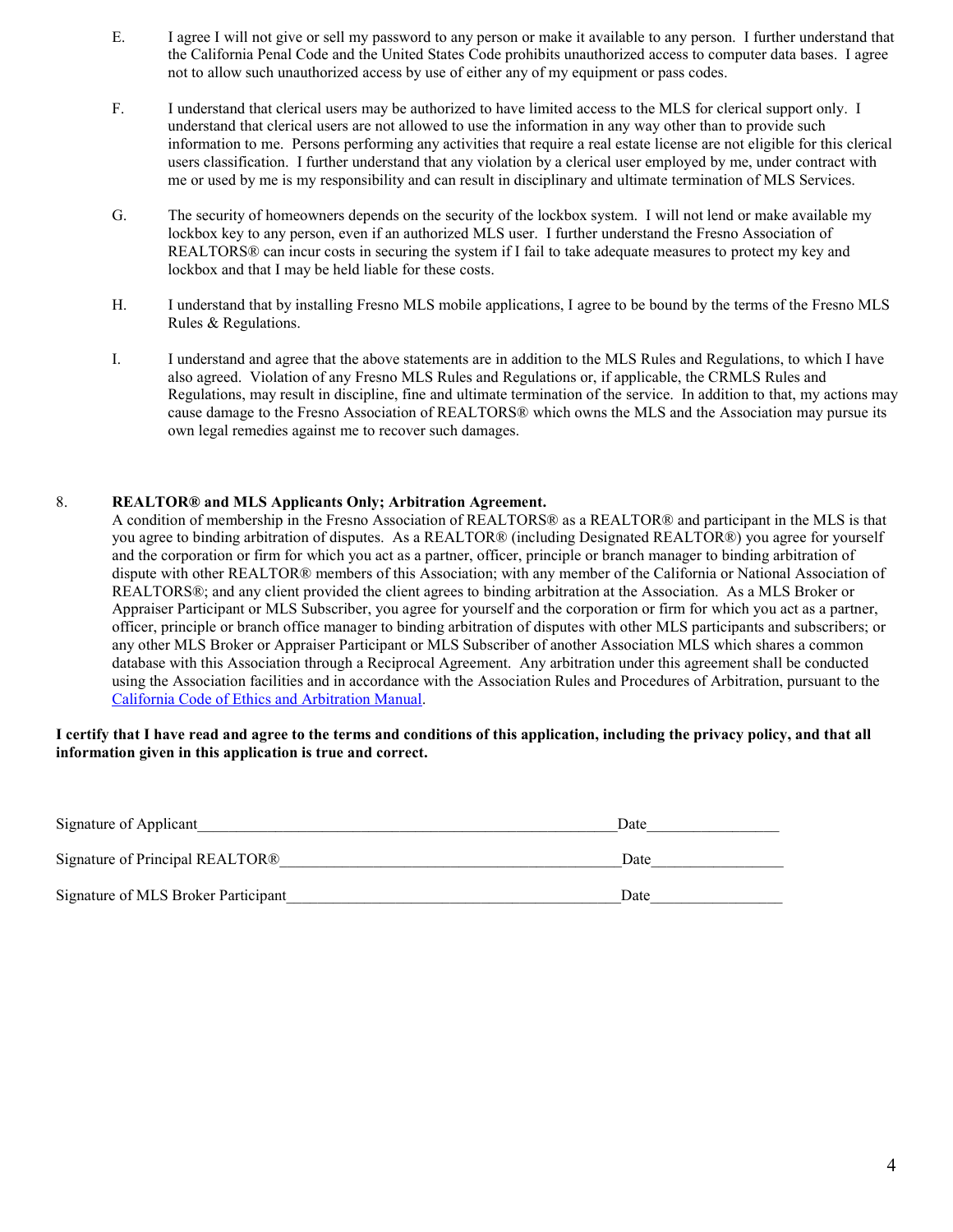**ATTENTION: REALTOR® Fees are prorated and change on the 1st of each month. MLS Fees & Key Access Fees are prorated and change on the 25th of each month**

 $\Box$ 

 $\Box$ 

 $\mathcal{L}_{\mathcal{A}}$ 

 $\Box$ 

 $\Box$ 

 $\blacksquare$ 

|                                                                                                                                                                                                                |                                                         | *All fees are non-refundable                                      |  |  |
|----------------------------------------------------------------------------------------------------------------------------------------------------------------------------------------------------------------|---------------------------------------------------------|-------------------------------------------------------------------|--|--|
| <b>Fresno REALTOR® Dues and Fees</b><br>Orientation Deposit (refunded if taken<br>within 90 days of join date, forfeited if not)                                                                               | \$300.00                                                | and payable by cash, check,<br>credit card, or cashier's<br>check |  |  |
| Entry Fee (one time if renewed annually)                                                                                                                                                                       | \$250.00                                                |                                                                   |  |  |
| F.A.R. Dues                                                                                                                                                                                                    | \$64.17 From Jun 2022 Thru Dec 2022                     |                                                                   |  |  |
| C.A.R. Dues                                                                                                                                                                                                    | \$107.33 From Jun 2022 Thru Dec 2022                    |                                                                   |  |  |
| N.A.R. Dues                                                                                                                                                                                                    | \$122.50 From Jun 2022 Thru Dec 2022                    |                                                                   |  |  |
| <b>REALTOR® Dues Total</b>                                                                                                                                                                                     | \$844.00 Annual Dues Prorated for Joining Month         |                                                                   |  |  |
| REALTOR® Action Fund*<br><b>Total with Optional Contribution*</b>                                                                                                                                              | \$49.00<br>\$20.00<br><b>OR</b><br>\$864.00<br>\$893.00 | <b>OR</b><br>\$148.00<br>\$992.00                                 |  |  |
| <b>Fresno Multiple Listing Service (FMLS) Fees</b><br>Broker or Appraiser Entry Fee (one time)                                                                                                                 | <b>REALTOR® Member</b><br>\$160.00                      | <b>MLS Only Member</b><br>\$160.00 (Brokers Only)                 |  |  |
| (waived if FAR entry fee is paid)<br><b>Entry Fee</b>                                                                                                                                                          | \$0.00                                                  | $$100.00$ (Agents Only)                                           |  |  |
| MLS Only Member Orientation Deposit<br>(refunded if taken within 90 days of join date, forfeited if not)                                                                                                       | \$0.00                                                  | \$300.00                                                          |  |  |
| Service Fees (\$90.00 Semi-Annually)                                                                                                                                                                           | \$60.00 From Jul 2022 Thru Oct 2022                     | \$60.00                                                           |  |  |
| Data Fee (\$120.00 Semi-Annually)                                                                                                                                                                              | \$80.00 From Jul 2022 Thru Oct 2022                     | \$80.00                                                           |  |  |
| <b>FMLS Fees Total</b><br>(Agent)<br><b>FMLS Fees Total</b><br>(Broker)                                                                                                                                        | \$140.00<br>\$300.00                                    | \$540.00<br>\$600.00                                              |  |  |
| <b>Secondary CRMLS Access</b><br>Secondary MLS access requires FMLS membership                                                                                                                                 |                                                         |                                                                   |  |  |
| Service and Data Fees (\$140.00 Semi-Annually) \$93.34 From Jul 2022 Thru Oct 2022                                                                                                                             |                                                         | \$93.34                                                           |  |  |
| <b>MLS App Pack</b><br>Homesnap Pro, MLS Touch, & Trends Stats<br>(App Download is good for 2 mobile devices: phone/tablet)<br>**Homesnap Pro/MLS-Touch/Trends is billed Semi-Annually with MLS Dues (\$29.70) | FAR REALTOR® Member Benefit                             | \$4.95/month**                                                    |  |  |
| eKEY<br>Activation (One Time)<br>Service Level                                                                                                                                                                 | \$50.00<br>Basic: \$15.36/month<br>Pro: \$21.48/month   |                                                                   |  |  |
| <b>Co-Op Key</b><br>Access Fee*** (\$194.38 Annually)                                                                                                                                                          | \$129.59 From Jul 2022 Thru Feb 2023                    |                                                                   |  |  |
|                                                                                                                                                                                                                |                                                         |                                                                   |  |  |

the same check as your dues payment. No contributor will be favored or disfavored by reasons of the amount of his/her contribution or his/her decision not to contribute. Failure to contribute will not affect an individual's membership in C.A.R. or M.L.S.

\*\*\*Amount includes 8.35% sales tax. Co-Op Key applies to all lockbox keys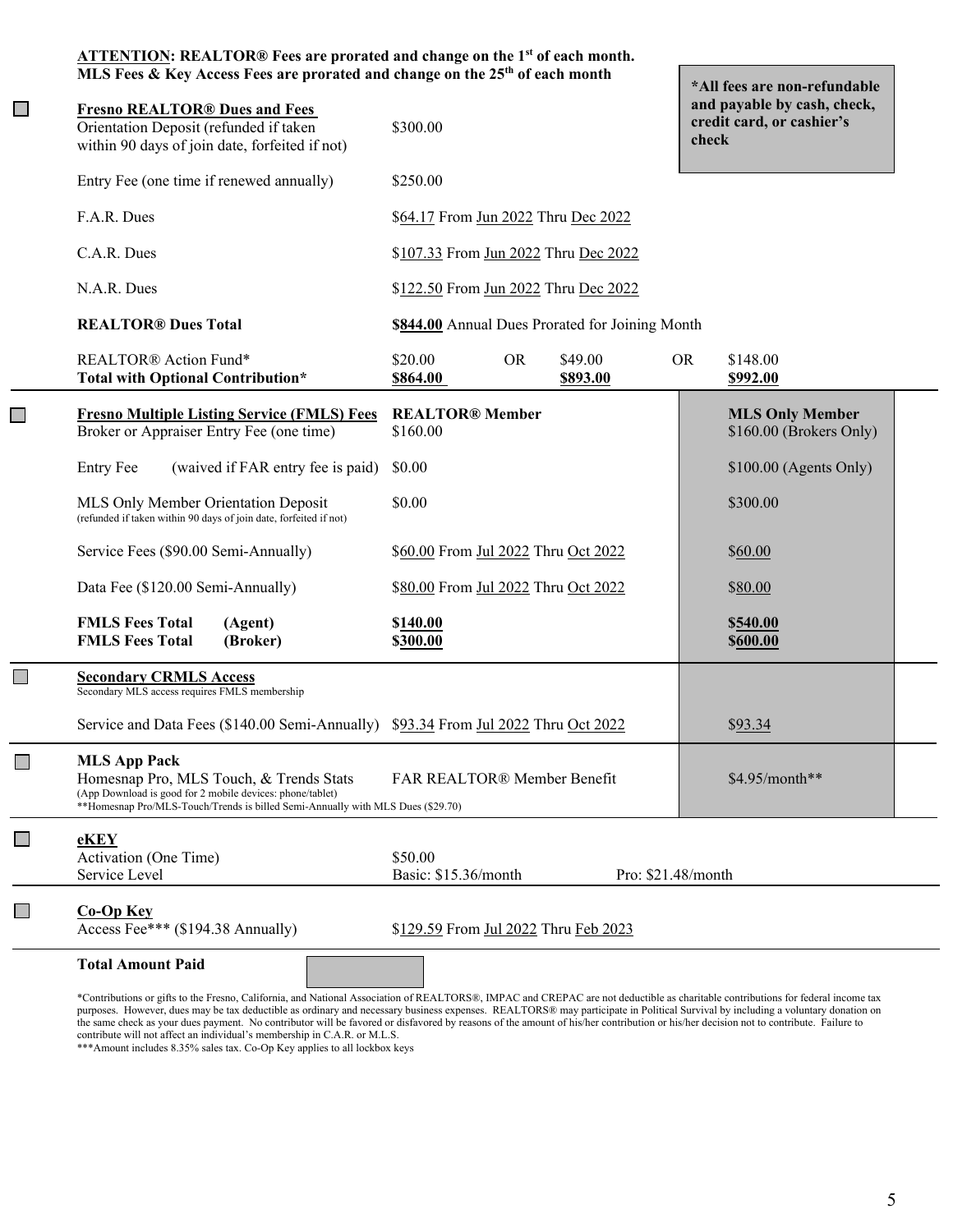### **The FRESNO ASSOCIATION OF REALTORS® Member Information Privacy Policy**

The FRESNO ASSOCIATION OF REALTORS® ("F.A.R.") has created this Member Information Privacy Policy to demonstrate its firm commitment to the privacy of member information and so that you, as a member of F.A.R., will be aware of the uses made of your member information by F.A.R.

- 1. **CONFIDENTIAL.** In general, all member information provided to F.A.R. by its members is treated as confidential and F.A.R. uses its best efforts to keep such information confidential and prevent unauthorized use. We will not share, sell or otherwise provide your information to any third party except to the National Association of REALTORS®, California Association of REALTORS®, Rapattoni Corporation, or as described in this document. We maintain security procedures and standards which we believe are as safe as today's technology permits. We test these procedures and modify them regularly as new technologies become feasible.
- 2. **F.A.R. MEMBER COMMUNICATIONS.** F.A.R. will use your preferred contact information to send you regular and special membership communications and publications. For example, members of F.A.R. receive a weekly membership newsletter and we will need to access and use your preferred mailing address and/or e-mail address to send you this publication. Please note that the weekly newsletter is a member benefit and that all members will automatically be included in this mail/e-mail list.

"Preferred contact information" as used in this section and the remainder of this privacy policy is the information pertaining to your name, email address, mailing address, telephone and facsimile numbers which you indicated to F.A.R. as the preferred contact information to receive communications. For example, you may have indicated your business address as your preferred mailing address and your home telephone number as your preferred telephone number.

- 3. **MEMBER REQUESTS.** From time to time, you may contact F.A.R. and make requests. In order to respond to your request, we may need to access and use your member information. For example, we may need to access your preferred mailing address to send you the information you requested.
- 4. **MEMBER DIRECTORY**. As one of the many benefits of membership with F.A.R., we make available on our web sites, including **www.fresnorealtors.com** and **www.fresnomls.com**, a searchable database of our members called "Find A Member" or "Find A REALTOR®." The purpose of this directory is to assist the public and our membership in locating and contacting our members. The Directory contains searchable characteristics about our members, such as the member's name and/or company. The member information made available through these functions is intended to contain only the business information of our members. Under no circumstances will we intentionally display or make available your personal home addresses or telephone number in the REALTOR® Directory unless you indicated these to F.A.R. as your preferred contact information.
- 5. **MEMBER ROSTER.** A member benefit provided by F.A.R. is a printed member roster. This roster is a compilation of all the members of the Fresno Association of REALTORS®, and is only provided to members in good standing. This roster shall be treated as confidential, and shall not be reproduced or redistributed.
- 6. **NAMES OF DIRECTORS AND COMMITTEE MEMBERS; USE OF PREFERRED CONTACTINFORMATION.** For use by F.A.R. members and for purposes of conducting F.A.R. Board of Directors meetings, we make available on our web site (www.fresnorealtors.com) and in other print and electronic formats the names of those F.A.R. members serving as directors or committee members of F.A.R. In addition, in order to provide meeting related information and to send official Board of Directors notices, we access and use the preferred contact information of F.A.R. directors and committee members, including email and mailing addresses.
- 7. **REQUEST FROM THE PUBLIC.** If the public contacts F.A.R. and requests information regarding one of its members, we may check our member database and verify to the public whether the person(s) is in fact a member of F.A.R. We may also provide the public with the name and telephone number of the firm with which that member is affiliated. However, in no event will we provide personal information to the public, such as your home address and telephone number, unless you indicated these to F.A.R. as your preferred contact information or unless required by a subpoena, search warrant or other legal process or in the case of imminent physical harm to the public or other members.
- 8. **E-MAIL POLICY.** F.A.R does not provide access to its members or the public, to the e-mail database. However, as described in item 4 above, F.A.R. may include member e-mail information in the "Find A Member" or "Find A REALTOR®" functions.
- 9. **"LISTSERVS."** From time to time, F.A.R. may create and maintain a "listserv" for a particular topic or subject of interest to its members. A listserv is a program that sends emails to the addresses on the listserv's list. If you provided your email address to F.A.R., your email address may be used on a listserv. In other situations, the listserv may only be available if you affirmatively sign up to participate. In any event, if you decide you do not want to participate in a particular listserv, the first email you receive from the listserv should provide you instructions on how to opt out of the service.
- 10. **ORDERS; CREDIT CARD INFORMATION.** F.A.R. sells various real estate related products and services to its members. In order to process and complete orders, we may need to access your member information, such as your name, company name, address, state and zip code. This information will only be used to process your order (i.e. ship and mail your order) and to send you information regarding updates to the products or services you purchased. If you pay for your order by credit card, we will need to ask you for your credit card number and expiration date, which will be used solely to complete your order and otherwise kept confidential.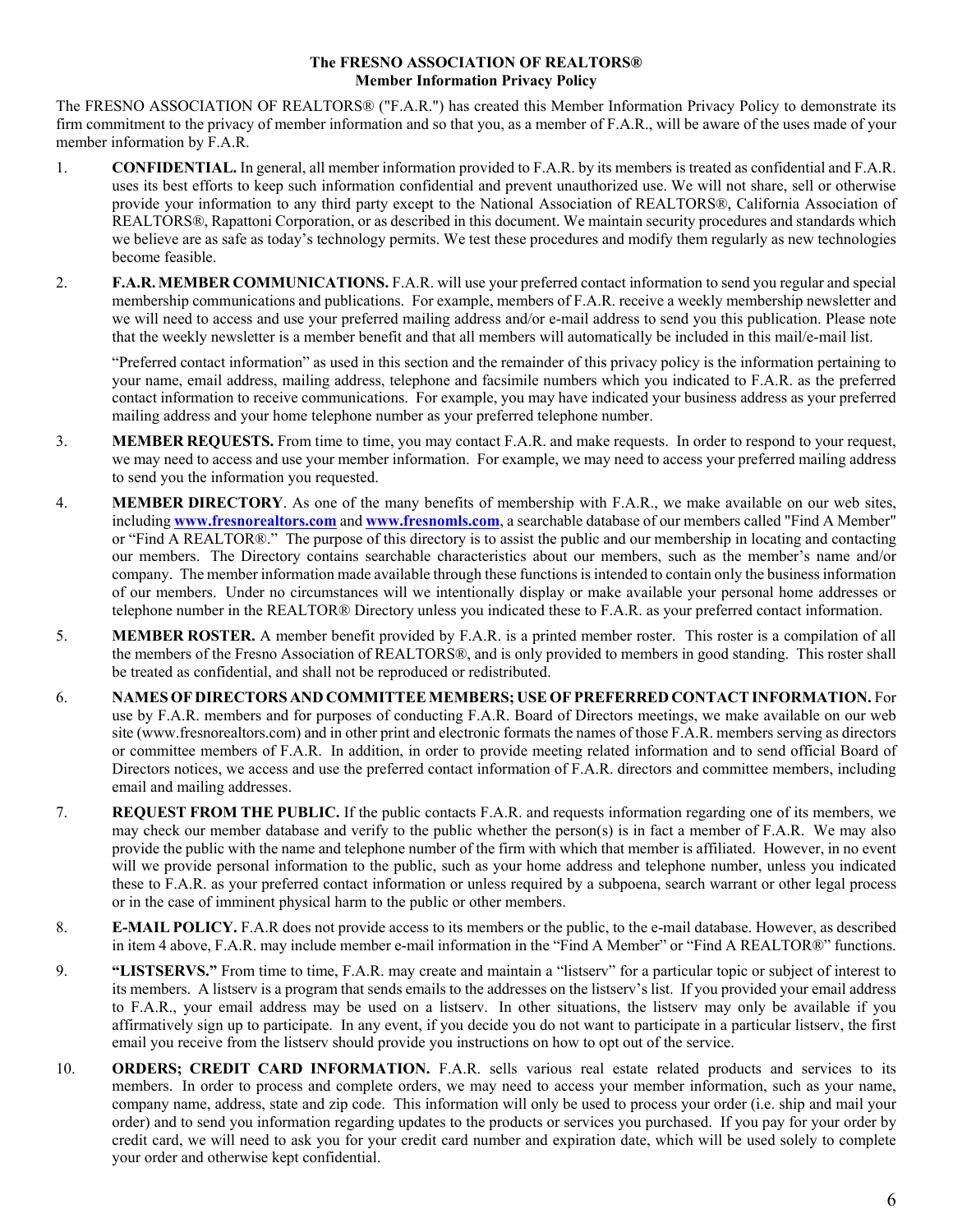11. **CHOICE/OPT OUT.** F.A.R. recognizes the importance of your privacy. If you do not want your member information displayed or used in one or more of the manners described above, please read the following instructions:

> *To opt out of having your preferred contact information included in the Member Directory, please FAX us at (559) 490-6464 or write us at: 6720 N. West Avenue, Fresno, CA 93711. Please be sure to specify in your FAX or writing that you want to have your preferred contact information removed from the F.A.R. Member Directory. To insure your request is processed timely and accurately, please provide the following information with your request: first name, last name, office name, F.A.R. member number, and your signature. F.A.R. will process your request as quickly as possible; however, your name may continue to be reproduced in the Member Directory until the request is ultimately processed. F.A.R. apologizes in advance for any inconveniences this may cause.*

*To opt out of the weekly email newsletter, simply click the "unsubscribe" link on the email message.*

*Please note, if you are a director or committee member of C.A.R., you cannot opt out of having your name reproduced and your preferred contact information used in the manner described in Sections 4 and 5 above.*

- 12. **CORRECTIONS/UPDATES.** If there is member information about you which needs to be corrected or updated, please FAX us at (559) 490-6464 or write us at: 6720 N. West Avenue, Fresno, CA 93711.
- 13. **CONTACTING F.A.R.** If you have any questions about this Privacy Policy, please feel free to call us at (559) 490-6400 or write us at: 6720 N. West Avenue, Fresno, CA 93711.
- 14. **CHANGES IN THIS POLICY.** From time to time, F.A.R. may need to change this privacy policy to better meet the needs of its members. As such, we reserve the right to change this privacy policy at any time. Such changes may be made without prior notice so we encourage you to periodically check this privacy policy statement for changes that we may make. Changes to this policy will be effective when posted on F.A.R.'s web site unless determined otherwise by the F.A.R. Board of Directors.

### **Member Roster Privacy Policy Compliance Form**

I, example that I have read, understand, and agree to comply (print name) do hereby acknowledge that I have read, understand, and agree to comply with the Member Information Privacy Policy of the Fresno Association of REALTORS®. I also agree that I will not reproduce or redistribute, or allow any action that would reproduce or redistribute, this Member Roster.

I also understand that, from time to time, the Fresno Association of REALTORS® may need to change this privacy policy to better meet the needs of its members. As such, we reserve the right to change this privacy policy at any time. Such changes may be made without prior notice so we encourage you to periodically check this privacy policy statement for changes that we may make. Changes to this policy will be effective when posted on F.A.R.'s web site unless determined otherwise by the F.A.R. Board of Directors. I understand that it is my responsibility to maintain compliance with any future modifications to this policy.

Signature Date Date  $\Box$